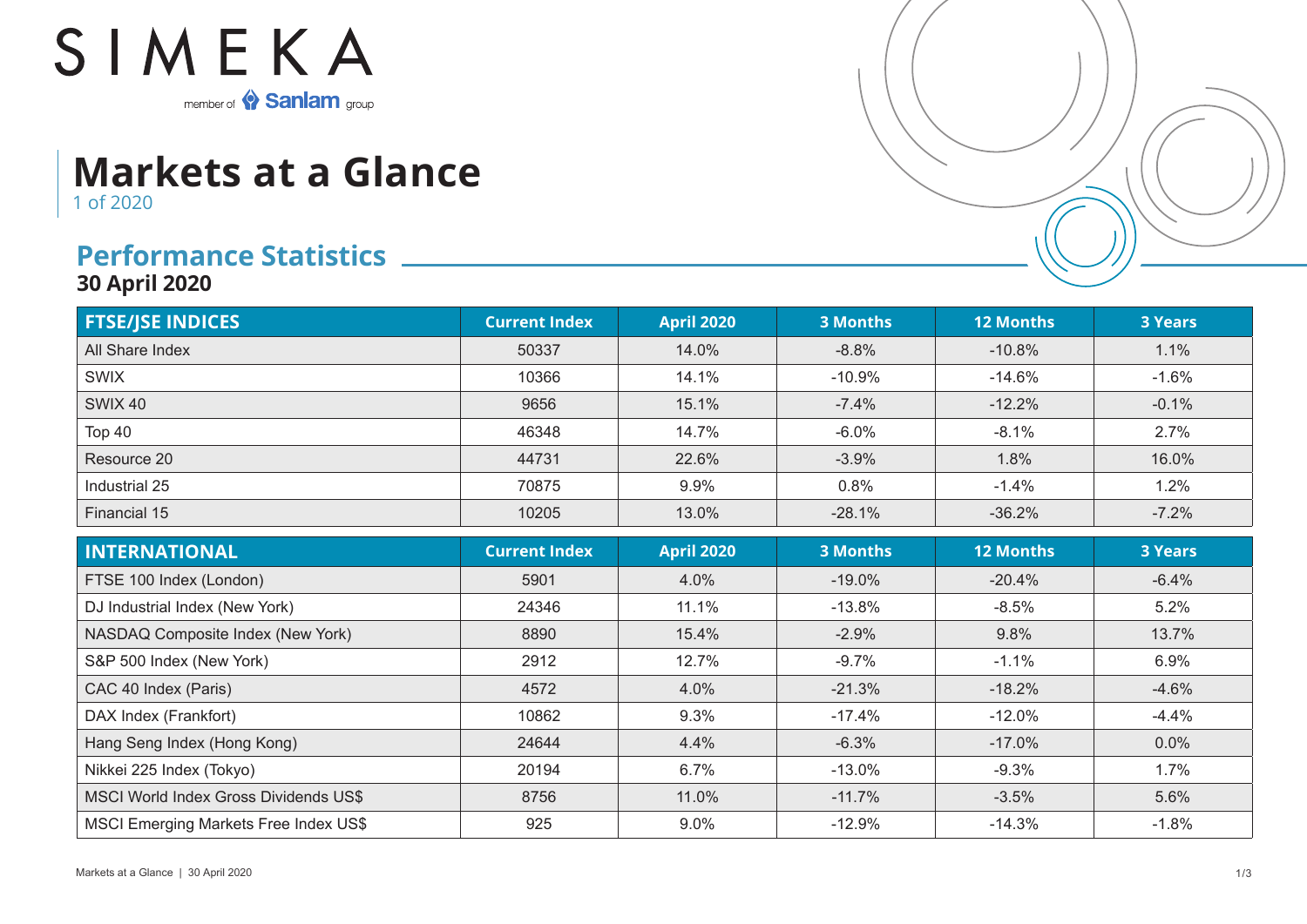| <b>FIXED INTEREST</b> | <b>April 2020</b> | 3 Months | <b>12 Months</b> | <b>3 Years</b> |
|-----------------------|-------------------|----------|------------------|----------------|
| <b>ALBI</b>           | 3.9%              | $-6.3%$  | 0.1%             | 6.1%           |
| <b>STeFI</b>          | 0.5%              | 1.6%     | 7.1%             | 7.3%           |
|                       |                   |          |                  |                |
| <b>INFLATION</b>      | <b>April 2020</b> | 3 Months | <b>12 Months</b> | <b>3 Years</b> |
| <b>CPI</b>            | 0.3%              | 1.6%     | 4.1%             | 4.2%           |

Note: Inflation figures have a one month lag period \*The PPI information for March 2020 was not available from StatsSA at time of publication.

| <b>EXCHANGE RATES</b>    | <b>30 April 2020</b> | 31 March 2020        | <b>31 January 2020</b> | <b>30 April 2019</b> | <b>30 April 2017</b> |
|--------------------------|----------------------|----------------------|------------------------|----------------------|----------------------|
| ZAR/US\$                 | R 18.53              | R 17.85              | R 15.00                | R 14.30              | R 13.36              |
| ZAR/EUR                  | R 20.29              | R 19.71              | R 16.65                | R 16.04              | R 14.56              |
| ZAR/GBP                  | R 23.33              | R 22.15              | R 19.81                | R 18.64              | R 17.26              |
| <b>COMMODITIES</b>       | <b>30 April 2020</b> | <b>31 March 2020</b> | <b>31 January 2020</b> | <b>30 April 2019</b> | <b>30 April 2017</b> |
| Gold US\$/oz             | \$1,702.75           | \$1,608.95           | \$1,584.20             | \$1,282.30           | \$1,266.45           |
| Platinum US\$/oz         | \$767.00             | \$727.00             | \$959.00               | \$889.00             | \$946.00             |
| Oil (Brent) US\$/barrel  | \$26.48              | \$26.35              | \$58.16                | \$71.65              | \$52.05              |
| <b>INTEREST RATES</b>    | <b>30 April 2020</b> | 31 March 2020        | <b>31 January 2020</b> | <b>30 April 2019</b> | <b>30 April 2017</b> |
| <b>SA REPO RATE</b>      | 4.25%                | 5.25%                | 6.25%                  | 6.75%                | 7.00%                |
| <b>ECB INTEREST RATE</b> | $0.00\%$             | $0.00\%$             | $0.00\%$               | $0.00\%$             | $0.00\%$             |
| US FEDERAL RATE          | 0.25%                | 0.25%                | 1.75%                  | 2.50%                | 1.00%                |